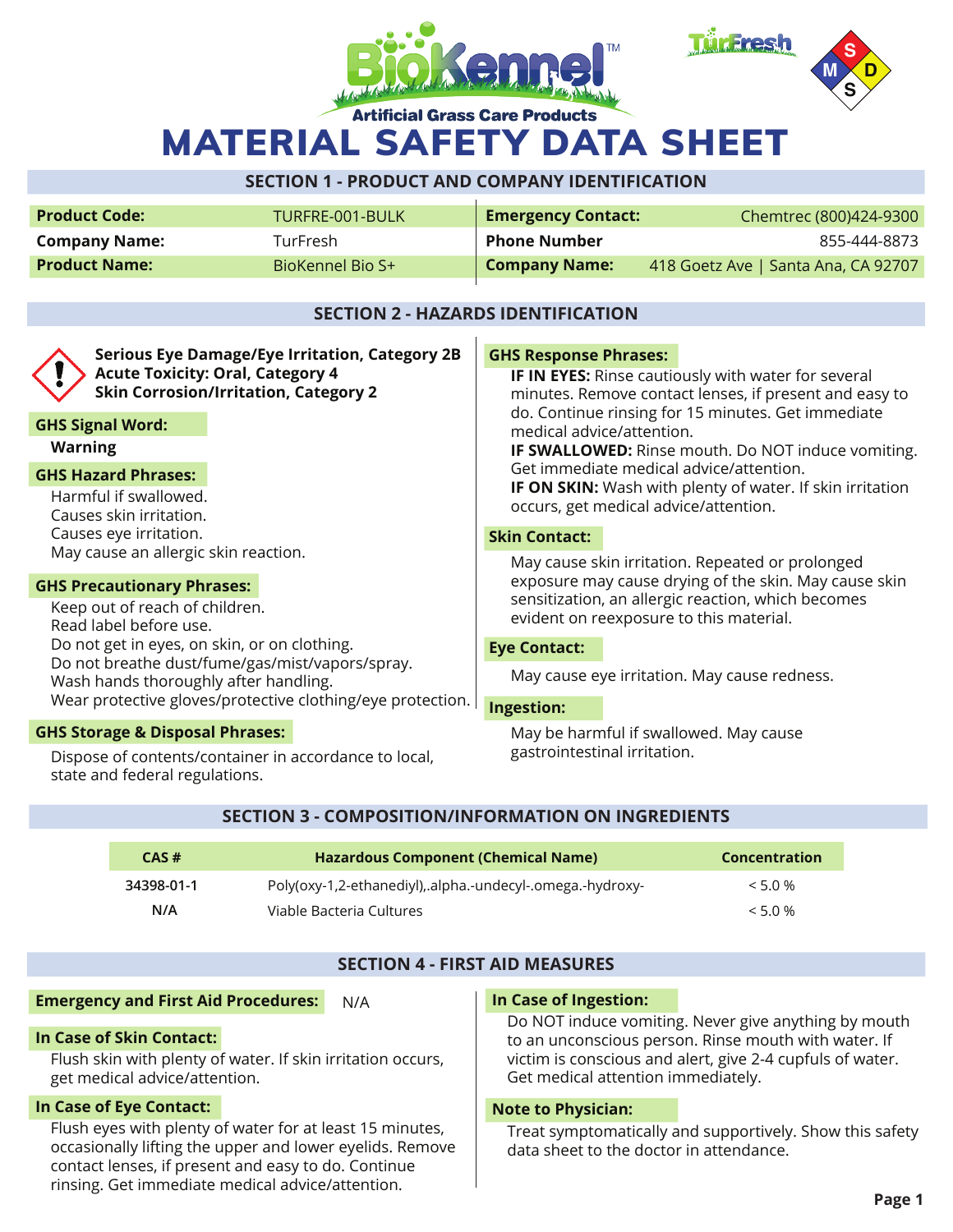| <b>SECTION 5 - FIRE FIGHTING MEASURES</b>                                  |                                                                                                                                                                                        |                                                                                                             |                                       |                         |                 |          |
|----------------------------------------------------------------------------|----------------------------------------------------------------------------------------------------------------------------------------------------------------------------------------|-------------------------------------------------------------------------------------------------------------|---------------------------------------|-------------------------|-----------------|----------|
| <b>Flash Pt:</b><br>N/A                                                    | <b>Explosive Limits:</b><br>LEL: No data.                                                                                                                                              | UEL: No data.                                                                                               |                                       | <b>Autoignition Pt:</b> |                 | N/A      |
| <b>Suitable Extinguishing Media:</b>                                       | <b>Flammable Properties and Hazards:</b>                                                                                                                                               |                                                                                                             |                                       |                         |                 |          |
| Use water fog, dry chemical, carbon dioxide, or<br>alcohol-resistant foam. |                                                                                                                                                                                        | High temperatures and fire conditions can result in the<br>formation of carbon monoxide and carbon dioxide. |                                       |                         |                 |          |
| <b>Fire Fighting Instructions:</b>                                         |                                                                                                                                                                                        |                                                                                                             | <b>Hazardous Combustion Products:</b> |                         |                 |          |
| equivalent), and full protective gear.                                     | As in any fire, wear a self-contained breathing apparatus<br>in pressure-demand, MSHA/NIOSH (approved or                                                                               | No data available.                                                                                          |                                       |                         |                 |          |
|                                                                            | <b>SECTION 6 - ACCIDENTAL RELEASE MEASURES</b>                                                                                                                                         |                                                                                                             |                                       |                         |                 |          |
|                                                                            | <b>Protective Precautions, Protective Equipment and Emergency Procedures:</b>                                                                                                          |                                                                                                             |                                       |                         |                 |          |
|                                                                            | Use proper personal protective equipment as indicated in Section 8.                                                                                                                    |                                                                                                             |                                       |                         |                 |          |
|                                                                            | <b>Environmental Precautions:</b>                                                                                                                                                      |                                                                                                             |                                       |                         |                 |          |
|                                                                            | Observe all federal, state, and local environmental regulations.                                                                                                                       |                                                                                                             |                                       |                         |                 |          |
|                                                                            | Steps To Be Taken In Case Material Is Released Or Spilled:                                                                                                                             |                                                                                                             |                                       |                         |                 |          |
|                                                                            | Absorb spill with inert material (e.g. vermiculite, sand or earth), then place in suitable container.                                                                                  |                                                                                                             |                                       |                         |                 |          |
|                                                                            | <b>SECTION 7 - HANDLING AND STORAGE</b>                                                                                                                                                |                                                                                                             |                                       |                         |                 |          |
|                                                                            | <b>Precautions To Be Taken in Handling:</b>                                                                                                                                            |                                                                                                             |                                       |                         |                 |          |
|                                                                            | Do not get in eyes, on skin, or on clothing. Do not ingest or inhale. Use with adequate ventilation.                                                                                   |                                                                                                             |                                       |                         |                 |          |
|                                                                            | <b>Precautions To Be Taken in Storing:</b><br>Do not store in direct sunlight. Protect containers against damage. Keep container tightly closed<br>in a dry and well-ventilated place. |                                                                                                             |                                       |                         |                 |          |
| <b>Other Precautions:</b>                                                  | Handle in accordance with good industrial hygiene and safety practice.                                                                                                                 |                                                                                                             |                                       |                         |                 |          |
|                                                                            | <b>SECTION 8 - EXPOSURE CONTROLS/PERSONAL PROTECTION</b>                                                                                                                               |                                                                                                             |                                       |                         |                 |          |
| CAS#                                                                       | <b>Partial Chemical Name</b><br><b>Other Limits</b><br><b>ACGIH TWA</b><br><b>OSHA TWA</b>                                                                                             |                                                                                                             |                                       |                         |                 |          |
| 34398-01-1                                                                 | Poly(oxy-1,2-ethanediyl),.alpha.-undecyl-.omega.-hydroxy-                                                                                                                              |                                                                                                             | No data.                              | No data.                |                 | No data. |
| N/A                                                                        | Viable Bacteria Cultures                                                                                                                                                               |                                                                                                             | No data.                              | No data.                |                 | No data. |
| <b>Respiratory Equipment (Specify Type):</b>                               |                                                                                                                                                                                        | <b>Other Protective Clothing:</b>                                                                           |                                       | No data available.      |                 |          |
|                                                                            | No special respiratory protection equipment is required                                                                                                                                |                                                                                                             |                                       |                         |                 |          |
| with normal use.                                                           |                                                                                                                                                                                        | <b>Engineering Controls (Ventilation etc.):</b><br>No data available.                                       |                                       |                         |                 |          |
| <b>Eye Protection:</b>                                                     | Safety glasses.                                                                                                                                                                        | <b>Work/Hygienic/Maintenance Practices:</b>                                                                 |                                       |                         |                 |          |
| <b>Protective Gloves:</b>                                                  |                                                                                                                                                                                        |                                                                                                             |                                       |                         |                 |          |
|                                                                            | Handle in accordance with good industrial hygiene and<br>safety practice.<br>Wear appropriate protective gloves to prevent skin<br>exposure. Rubber or neoprene gloves.                |                                                                                                             |                                       |                         |                 |          |
| <b>SECTION 9 - PHYSICAL AND CHEMICAL PROPERTIES</b>                        |                                                                                                                                                                                        |                                                                                                             |                                       |                         |                 |          |
| <b>Physical States:</b>                                                    | [] Gas [X] Liquid [] Solid                                                                                                                                                             | Vapor Pressure (vs. Air or mm Hg):                                                                          |                                       | N/A                     |                 |          |
| Appearance and Odor:                                                       | Slightly hazy liquid.                                                                                                                                                                  | Vapor Density (vs. Air = 1):                                                                                |                                       | N/A                     |                 |          |
| pH:<br><b>Melting Point:</b>                                               | $7.5 - 8.8$<br>N/A                                                                                                                                                                     | Specific Gravity (Water = $1$ ):<br>Density:                                                                |                                       | N/A                     | $0.995 - 1.005$ |          |
| <b>Boiling Point:</b>                                                      | N/A                                                                                                                                                                                    | Solubility in Water:                                                                                        |                                       |                         | No data.        |          |
| Flash Point:                                                               | N/A                                                                                                                                                                                    | <b>Saturated Vapor Concentration:</b>                                                                       |                                       | N/A                     |                 |          |
| Evaporation Rate:                                                          | N/A                                                                                                                                                                                    | <b>Octanol/Water Partition Coefficient:</b>                                                                 |                                       |                         | No data.        |          |
| Flammability (solid, gas):<br><b>Explosive Limits:</b>                     | No data available.<br>LEL: No data.<br>UEL: No data.                                                                                                                                   | <b>Autoignition Pt:</b>                                                                                     |                                       | N/A<br>N/A              |                 |          |
|                                                                            |                                                                                                                                                                                        | Decomposition Temperature:                                                                                  |                                       |                         |                 |          |

Viscosity:

Flammability (solid, gas): No data available.

Explosive Limits: LEL: No data. UEL: No data.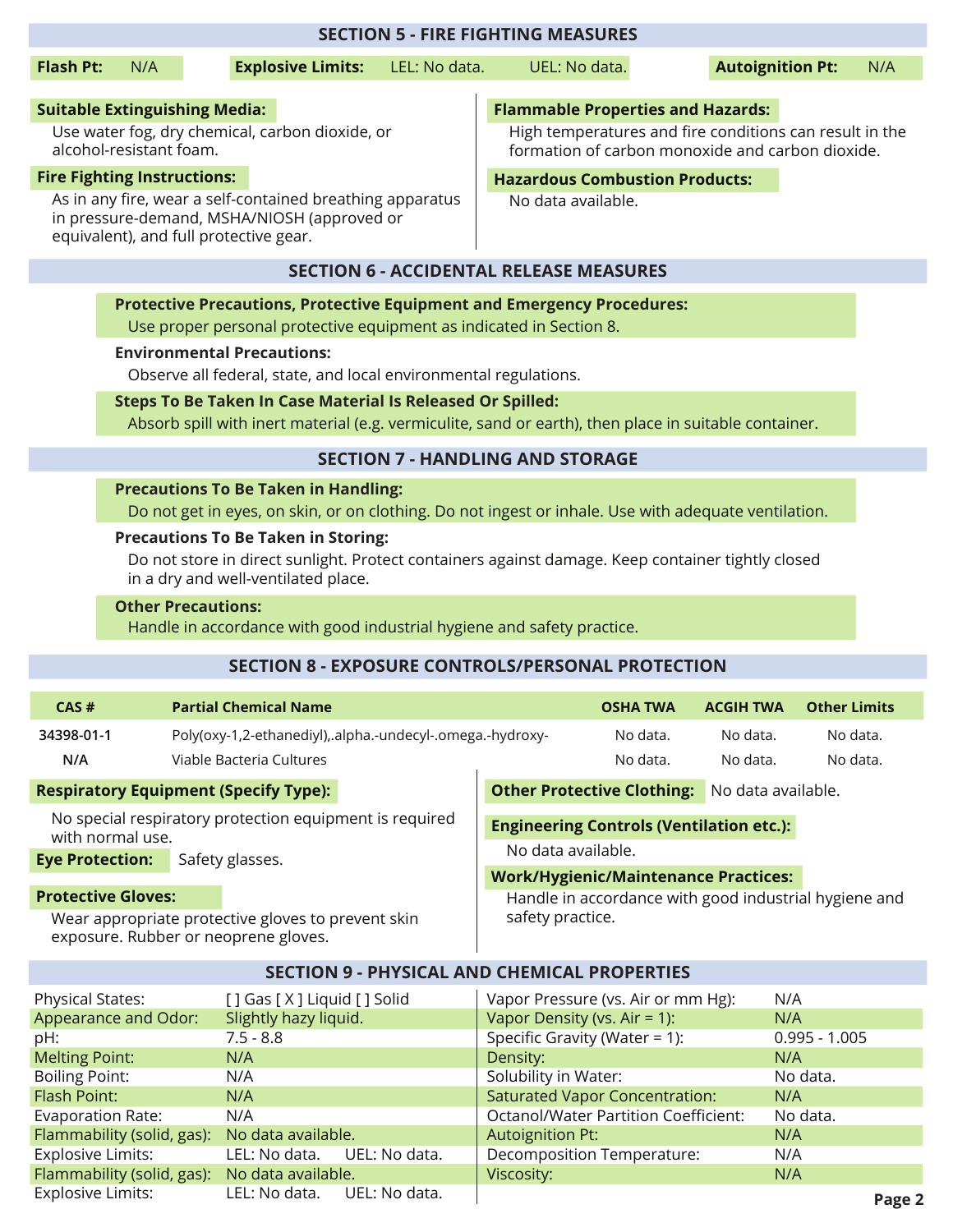## **SECTION 10 - STABILITY AND REACTIVITY**

## **Reactivity:**

High temperatures and fire conditions can result in the formation of carbon monoxide and carbon dioxide, organic combustion products.

#### **Stability:**

Unstable [ ] Stable [ X ]

## **Conditions To Avoid - Instability:**

Incompatible materials, High temperatures, Light.

**Incompatibility - Materials To Avoid:**

Strong acids.

**Hazardous Decomposition or Byproducts:** No data available.

**Possibility of Hazardous Reactions:** Will occur [ ] Will not occur [ X ]

**Conditions To Avoid - Hazardous Reactions:** No data available.

## **SECTION 11 - TOXICOLOGICAL INFORMATION**

## **Toxicological Information:**

Epidemiology: No information found. Teratogenicity: No information available. Reproductive Effects: No information available. Mutagenicity: No information available. Neurotoxicity: Acute toxicity. No data available. Respiratory or skin sensitization: No information available.

## **Carcinogenicity/Other Information:**

- **ACGIH:** No component of this product present at levels greater than or equal to 0.1% is identified as a carcinogen or potential carcinogen by ACGIH.
- **IARC:** No component of this product present at levels greater than or equal to 0.1% is identified as probable, possible or confirmed human carcinogen by IARC.
- **NTP:** No component of this product present at levels greater than or equal to 0.1% is identified as a known or anticipated carcinogen by NTP.
- **OSHA:** No component of this product present at levels greater than or equal to 0.1% is identified as a carcinogen or potential carcinogen by OSHA.

## **Carcinogenicity:**

| NTP? No    | <b>IARC Monographs? No</b>                                | <b>OSHA Regulated? No</b> |             |              |             |
|------------|-----------------------------------------------------------|---------------------------|-------------|--------------|-------------|
| CAS#       | <b>Hazardous Components (Chemical Name)</b>               | <b>NTP</b>                | <b>IARC</b> | <b>ACGIH</b> | <b>OSHA</b> |
| 34398-01-1 | Poly(oxy-1,2-ethanediyl),.alpha.-undecyl-.omega.-hydroxy- | N/A                       | N/A         | N/A          | N/A         |
| N/A        | Viable Bacteria Cultures                                  | N/A                       | N/A         | N/A          | N/A         |

## **SECTION 12 - ECOLOGICAL INFORMATION**

## **General Ecological Information:** Environmental: No information available. Physical: No information available. CAS# 34398-01-1: Poly(oxy-1,2-ethanediyl), .alpha.-undecyl-.omega.-hydroxy-: LC50, Fathead Minnow (Pimephales promelas), 7100. UG/L, 96 H, Mortality. Result: Affected fish lost equilibrium prior to death. Effective concentration to 50% of test organisms., Water Flea (Daphnia magna), 6700. UG/L, 48 H, Intoxication,. Result: Loss of equilibrium.

## **Results of PBT and vPvB assessment:**

No information available.

**Persistence and Degradability:**

No information available.

## **Bioaccumulative Potential:**

No data available.

**Mobility in Soil:**

## No data available.